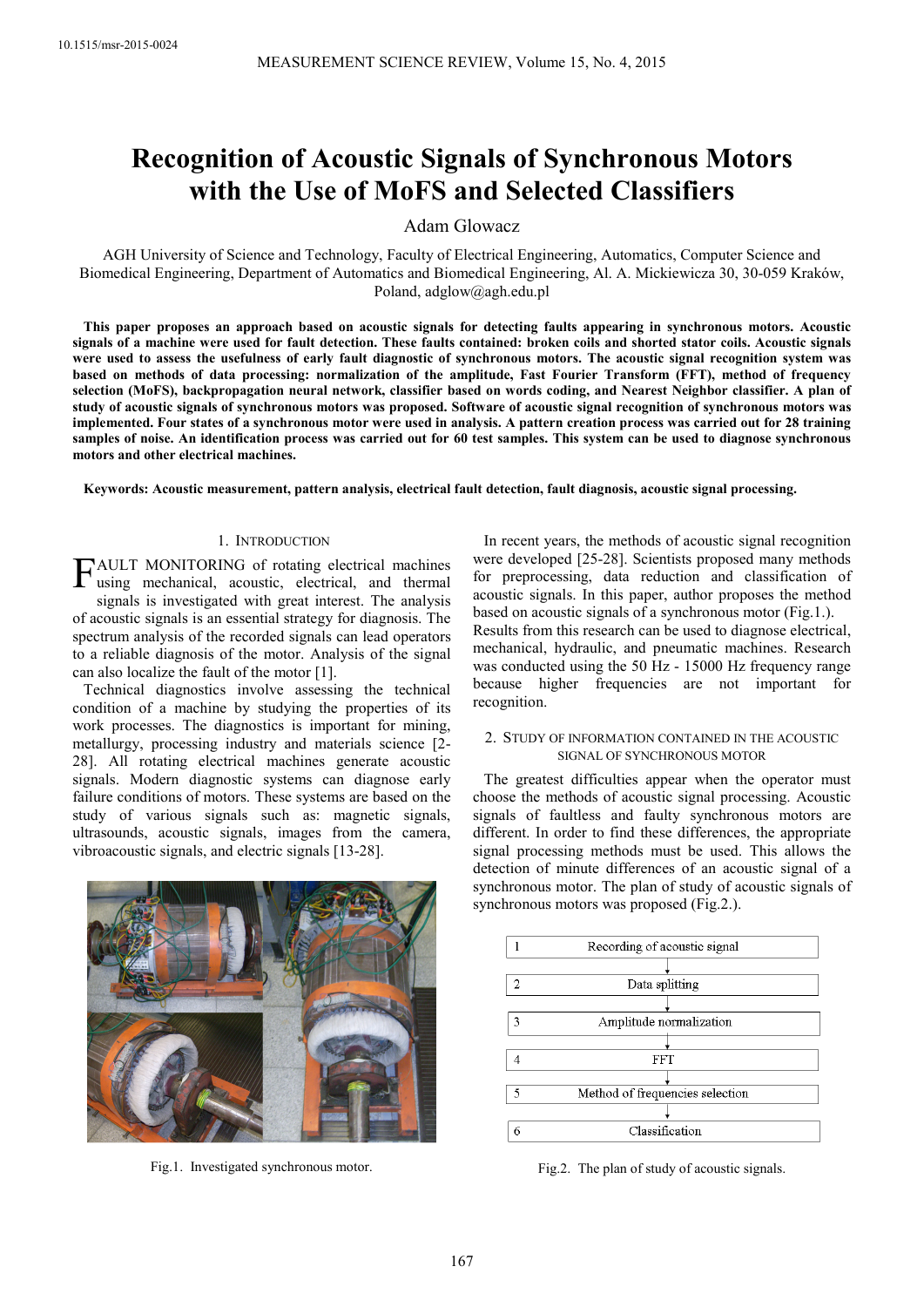#### 3. ACOUSTIC SIGNAL RECOGNITION PROCESS OF SYNCHRONOUS MOTOR

The acoustic signal recognition system had two processes: The process of acoustic signal recognition and the verification process (Fig.3., Fig.4.).



Fig.3. A use case diagram of acoustic signal recognition system.



Fig.4. The acoustic signal recognition process with application of MoFS and selected classifiers.

The process of acoustic signal recognition of synchronous motors contained the pattern creation process and the identification process. At the beginning of the pattern creation process acoustic signals were recorded. The soundtrack was split into small samples with a duration of 5 seconds. Next, the signals were normalized. Afterwards the data were converted using the FFT and MoFS. In the pattern creation process 28 feature vectors were created for each type of motor fault. Each vector had 6 features. Nearest Neighbor classifier, neural network and classifier based on words coding used these 28 feature vectors to obtain patterns (trained neural network, averaged words vectors).

The steps of the identification process were similar to the steps of the pattern creation process. In the identification process the audio file was split into smaller segments with a duration of 1-5 seconds. Some changes were also made in the classification step. In this step the Nearest Neighbor classifier calculated the least distance between the test sample and 28 training samples. For this purpose, it used Euclidean distance. In the classification step, neural network was used to identify the acoustic signal. The Manhattan distance was used to obtain output values of neural network. Classifier based on words coding compared new words vector with 4 averaged words vector.

## *A. Recording of acoustic signal*

The condenser microphone and the audio sound card were used for recording all of the acoustic signals of the synchronous motor [29]. Acoustic signals were recorded 1 meter away from the motor. The soundtrack was recorded with the following parameters: sampling frequency – 44100 Hz, 16-bit depth. Sampling and quantization were made by the microphone and sound card automatically. Next, acoustic signals were stored on a PC as WAV files.

## *B. Data splitting*

Acoustic signal recognition system split the soundtrack into smaller samples in order to analyze them (Fig.5.). It used a program implemented in a Perl scripting language. First, it split data (Fig.6.). Next it created a new wave header.



Fig.5. Soundtrack before data splitting.



Fig.6. Soundtrack file after data splitting.

Afterwards the new wave header was copied and added to each chunk of data. New samples (audio files) were obtained (Fig.7.).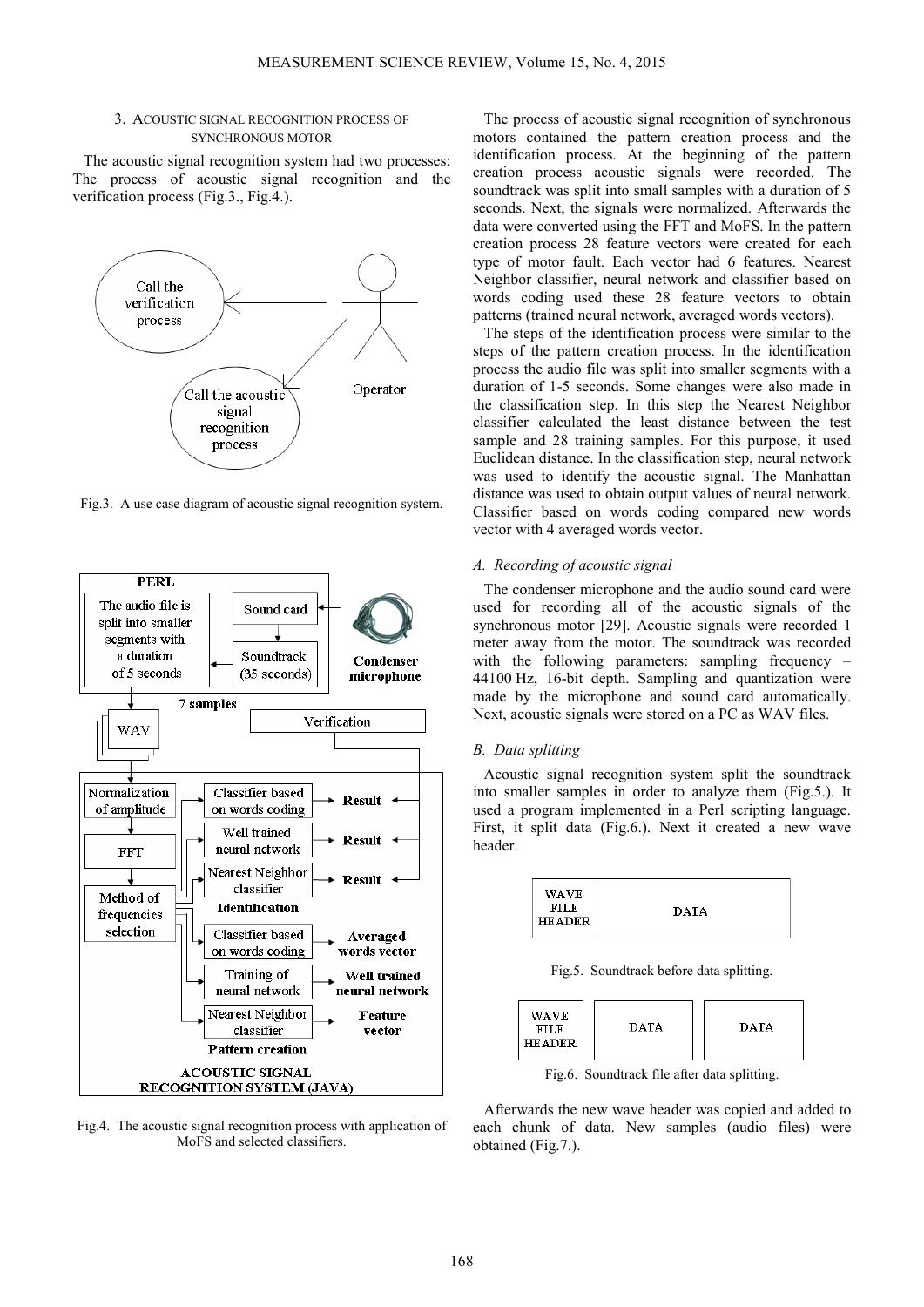| <b>NEW</b><br>WAVE<br>FILE<br><b>HEADER</b> | DATA        |
|---------------------------------------------|-------------|
|                                             |             |
| NEW<br>WAVE<br>FILE<br><b>HEADER</b>        | <b>DATA</b> |

Fig.7. Obtained samples.

These samples were used in the identification process. The smaller sample was more precise in determining a fault, for example: 00:00:50-00:00:51, 00:00:50-00:00:55. The first example (00:00:50-00:00:51) is more precise than the second (00:00:50-00:00:55).

## *C. Normalization of amplitude*

The acoustic signal recognition system was based on pattern recognition. Patterns were obtained from samples of noise. Acoustic signals were recorded 1 meter away from the motor. Normalization of amplitude selected the maximum level in raw time waveform. Next it scaled down the amplitude of each point [30]. In this way, all samples were normalized in the range [−1.0, 1.0].

## *D. Windowing*

Windowing minimized edge effects. These effects resulted in spectral leakage in the FFT spectrum. In this proposed approach the Hamming window was used. This window was used to avoid distortion of the overlapped window functions [30]. It was defined as:

$$
H(i) = 0.53836 - 0.46164 \cos(\frac{2\pi i}{l-1})
$$
 (1)

where, l was the length of the window, *H(i)* was the amplitude of the sample, i was the index of the sample.

The window length was 32768 points. It was equaled 0.74 second for sampling frequency 44100 Hz. For this reason, the acoustic signal recognition system can recognize the noise samples of a duration of 0.75 seconds or longer.

#### *E. FFT*

The FFT transformed data from the time domain to the frequency domain. It was applied instead of discrete Fourier transform. The advantage of this method was shorter calculation times. It used a window size of  $2<sup>k</sup>$ . The result of the FFT was an array of coefficients [31]. These coefficients formed amplitudes of frequencies. The number of amplitudes of frequencies was dependent on the window length. The proposed method used window size equal to 32768. Then the number of amplitudes of frequencies was 16384. Next, these coefficients formed feature vectors (Fig.8.).



Fig.8. Frequency spectrum of acoustic signals of synchronous motor for 75, 100, 125, 150, 175, 250 Hz.

### *F. Method of frequency selection*

The method of frequency selection (MoFS) used the frequency spectrum. The states of motors were dependent on armature current and speed of rotor rotation. They were also dependent on the construction of the electrical motor. For a synchronous motor with electromagnetic excitation the formula was defined as follows:

$$
k_c = N_{rotations} \tag{2}
$$

where:  $k_c$  – a characteristic frequency of early failure state, *Nrotations* – number of rotations of synchronous motor per minute (rpm).

The method of frequency selection was showed as follows:

- 1) Depending on the rotations of the electrical machine, find the characteristic amplitude of frequency  $k_c$ , corresponding to early failure state (equation 2).
- 2) In the acoustic signal select amplitudes of frequency *nk<sup>c</sup>* , on the basis of the found amplitude of frequency  $k_c$ , where *n* is a positive integer and  $nk_c \leq 22050$ .
- 3) Calculate the difference ||*X*1*nkc*|-|*X*2*nkc*|| for the amplitudes of the frequencies  $nk_c$ , where  $|X_{1nkc}|$  - is the amplitude of the frequency  $nk_c$  of the acoustic signal of the first state of machine,  $|X_{2nkc}|$  - is the amplitude of the frequency  $nk_c$  of the acoustic signal of the second state of machine.
- 4) Select the amplitudes of the frequencies defined as follows:

$$
|| X_{1nkc} | - | X_{2nkc} || \ge t
$$
 (3)

where  $t$  – threshold of amplitude selection (4),  $n$  is a positive integer,  $||X_{1nkc}|-|X_{2nkc}||$  – the difference of amplitudes of frequencies  $nk_c$  for two different states of the motor. Selecting the parameter *t* should find a compromise between the number of investigated states, the number of amplitudes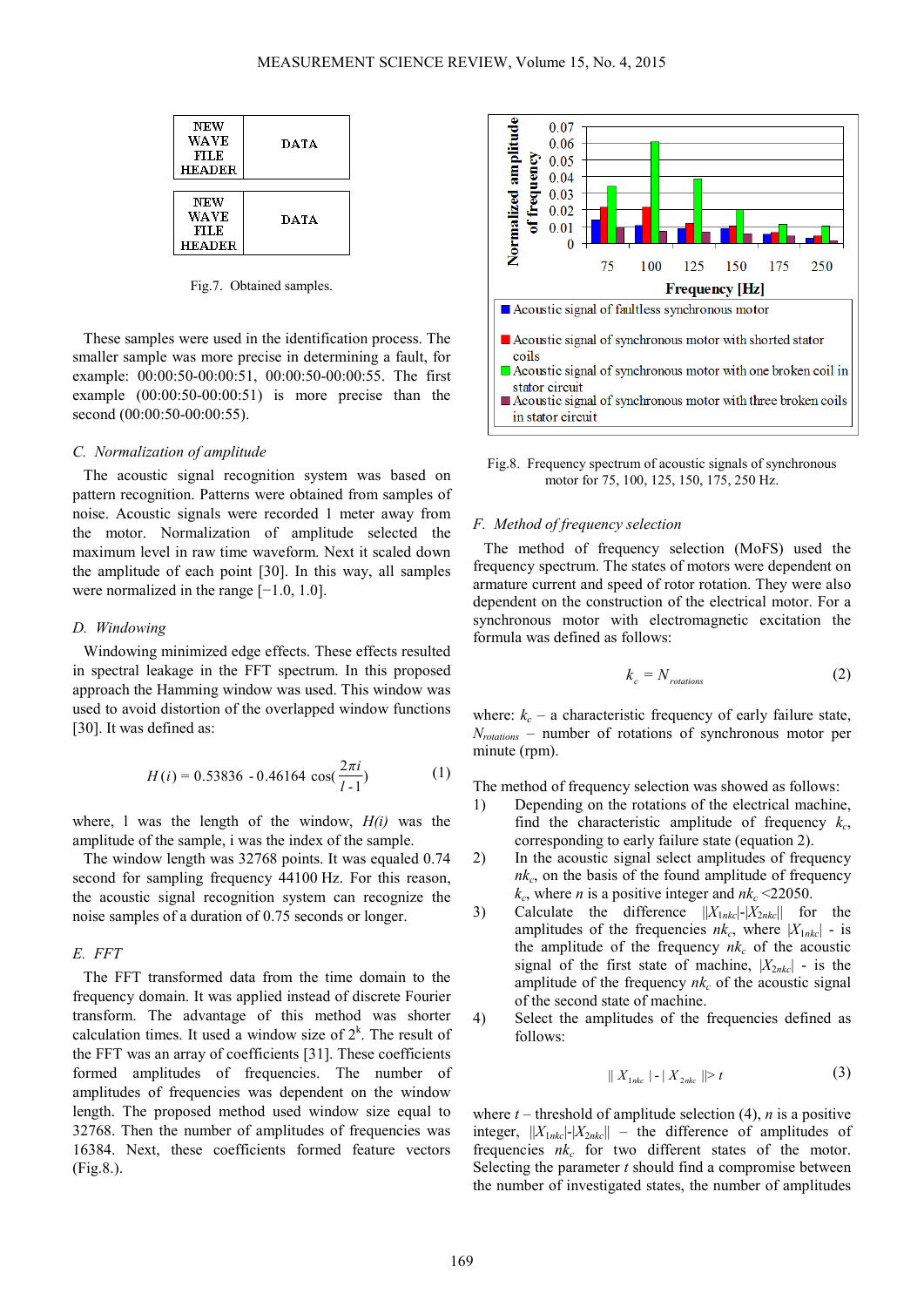of frequencies and the accuracy of the calculations in the classification step. Too many investigated amplitudes of frequencies may cause numerical errors and errors in the classification step. Moreover, the differences between the amplitudes of frequencies may be different values. It can result in a different number of amplitudes for the investigated states of the motor. In this case, select a common characteristic amplitude of frequencies for all investigated states of the motor. Due to the above-mentioned observations it was assumed that the parameter *t* should be chosen according to (4) and (5). When the number of differences of the amplitudes of frequencies (number *s*) is greater than 7, the method loops calculation according to (4). Otherwise, the method finishes the calculation of (5).

$$
t = \frac{\sum_{s=1}^{s} || X_{1skc} || - || X_{2skc} ||}{s}
$$
 (4)

$$
s \leq 7 \tag{5}
$$

where  $t$  – threshold of amplitude selection,  $s$  – number of differences of the amplitudes of frequencies *nk<sup>c</sup>* , (initially *s*=*n*)*.* When s>7, then in subsequent iterations for *s* substitute the number of differences of the amplitudes of frequencies that remains after the previous iteration. For such a value of the parameter *t* the size of the feature space will not cause significant errors in the classification step. Moreover, the number of calculations performed in the following steps of processing will be reduced. Feature vector obtained after the last iteration has 1-7 features (|*Xkc*1|, ...,  $|X_{kcs}|$ , where  $|X_{kcs}|$  is the amplitude with the *s* index for frequency  $x k_c$ ,  $x -$  is a positive integer.

The method of frequency selection for acoustic signals of a synchronous motor was presented (Fig.9.).



Fig.9. The method of frequency selection (MoFS) for acoustic signals of synchronous motor.

The feature vector  $(|X_{kc}|, ..., |X_{kc}|)$  will be used in the next step of processing.

*G. Neural network with backpropagation algorithm* 

Engineers and scientists developed a great variety of feature extraction and classification methods [32-47]. Classification methods are often based on artificial intelligence. This intelligence can be represented by backpropagation neural network [40-47].

There are many possible structures of neural network. The author selected the following structure presented in Figure 10. The pattern creation process used feature vectors (6 amplitudes of frequencies: 75, 100, 125, 150, 175, 250 Hz see chapter 4) and backpropagation neural network. Neural network used character encoding to convert name of category (class  $w_n$ ) into the floating-point numbers (ASCII code divided by 128 – vector **z**).

After the training of neural network it was necessary to perform the identification process. Floating point values were obtained on the output of neural network (vector **o**). These 5 values were converted to ASCII characters. In the identification process the value of the output neuron in the output layer was not equal to the exact value of the character in ASCII code divided by 128.

One of the two characters was selected with the use of Manhattan metric (6). This metric calculated the shortest distance.

$$
d(\mathbf{0}, \mathbf{z}) = \sum_{i=1}^{n} (|o_i - z_i|)
$$
 (6)

where **o** and **z** are following vectors  $\mathbf{o}=[o_1, o_2, \ldots, o_k],$   $\mathbf{z}=[z_1, z_2, \ldots, z_k]$  $z_2, \ldots, z_k$ .

For example, for the category of recognition "1coil" (acoustic signal of synchronous motor with one broken coil in stator circuit) the following values should have been obtained:

ASCII-CODE (1)/128=49/128=0.3828125 ASCII-CODE (c)/128=99/128=0.7734375 ASCII-CODE (o)/128=111/128=0.8671875 ASCII-CODE (i)/128=105/128=0.8203125 ASCII-CODE (l)/128=108/128=0.84375



Fig.10. Structure of backpropagation neural network in acoustic signal recognition system.

The test feature vector  $h_{nx}$  was assigned to the class  $w_n$ when:

$$
d(\mathbf{o}, \mathbf{z}_n) = \min_i (d(\mathbf{o}, \mathbf{z}_i)) \Rightarrow \mathbf{h}_{nx} \to w_n \tag{7}
$$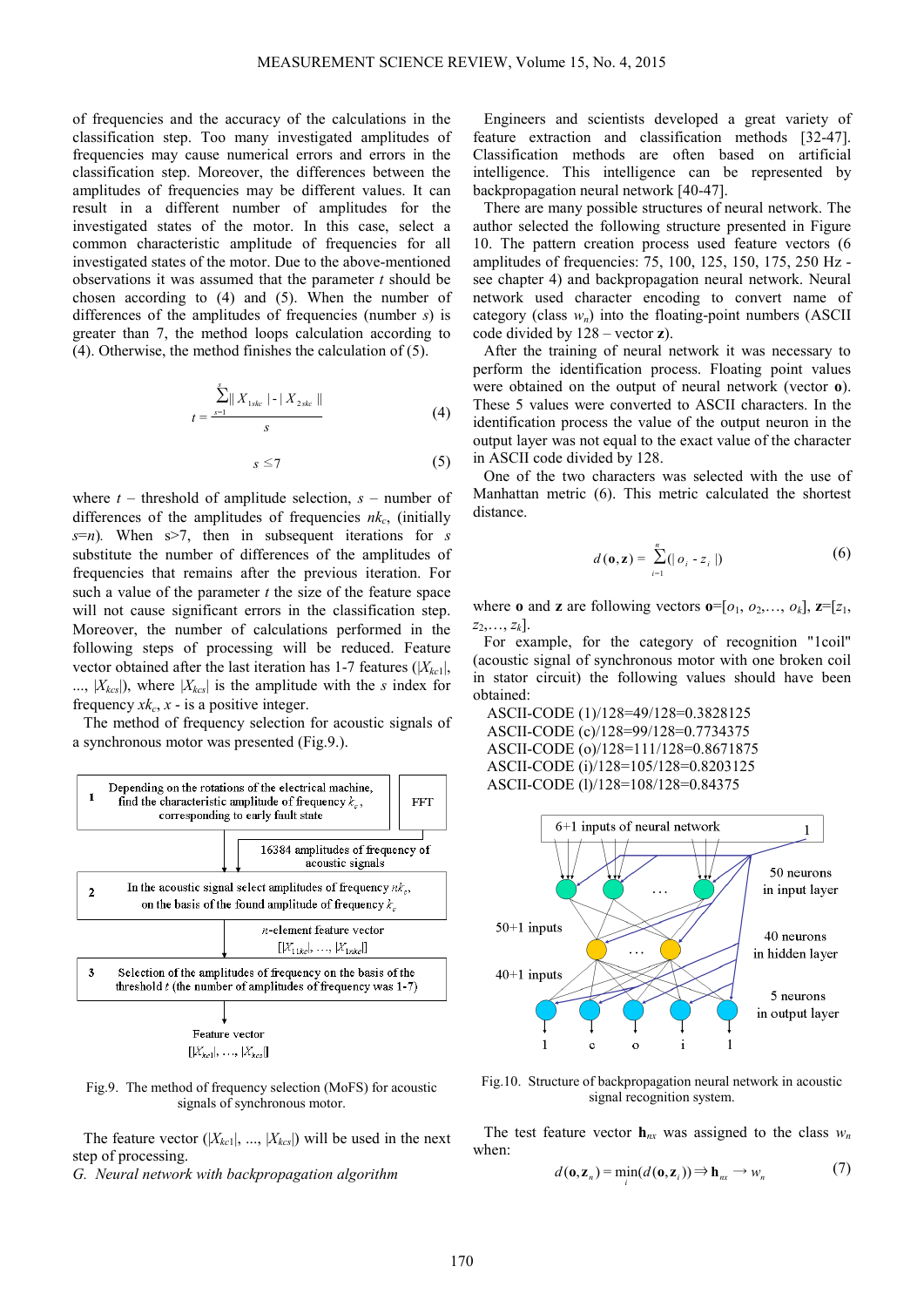## where *i*=1,2,…, *K*, *n*=1,2,…, *K*,

 $z_i$ ,  $z_n$  were 5-elements vectors having the names of the patterns classes, **h***nx* was a test feature vector, **o** was a 5 elements vector, obtained in output layer in the identification process, *K* was the number of classes.

## *H. Classifier based on words coding*

Classifier based on words coding was similar to Nearest Mean classifier. It used two phases to recognize the type of fault in the motor. First phase was called "pattern creation process". The second was called "identification process". Samples from training set were used in the pattern creation process. Next samples were processed into the feature vectors  $\mathbf{x}_{nx}$ =[ $x_1$ ,  $x_2$ ,...,  $x_k$ ]. A feature vector  $\mathbf{x}_{nx}$  contained amplitudes of frequencies 75, 100, 125, 150, 175, 250 Hz, so *k*=6. Next, these vectors were processed into the averaged feature vectors  $\mathbf{p}_{1x}, \mathbf{p}_{2x}, \dots, \mathbf{p}_{nx}$  (8),

$$
\mathbf{p}_{nx} = \frac{1}{B_n} \sum_{i=1}^{B_n} \mathbf{x}_i
$$
 (8)

where  $\mathbf{p}_{nx}$  =[ $p_1$ ,  $p_2$ ,...,  $p_k$ ] was the averaged feature vector with *n* index,  $B_n$  was the number of the feature vectors from class  $w_n$ , feature vector  $\mathbf{x}_i \in w_n$ .

The averaged feature vector  $\mathbf{p}_{nx}$  was processed into the averaged words vector **q***nx*. The averaged words vector was defined as:  $\mathbf{q}_{nx}$ =[ $q_1$ ,  $q_2$ ,...,  $q_k$ ], where  $q_1$ ,  $q_2$ ,...,  $q_k$  were words. The averaged words vector corresponded to the type of fault of motor. It is very similar to Nearest Mean classifier which used the averaged feature vector. Coordinates  $p_1, p_2, \ldots, p_k$  of the averaged feature vector  $\mathbf{p}_{nx}$ were processed into words. These words formed the averaged words vector **q***nx*. One word covered a range of values,

$$
p_k \in [k, 2k) \Rightarrow p_k \rightarrow q_{i1}
$$
  
\n
$$
p_k \in [2k, 3k) \Rightarrow p_k \rightarrow q_{i2}
$$
  
\n
$$
\dots
$$
  
\n
$$
p_k \in [kg, kg + k) \Rightarrow p_k \rightarrow q_{ig}
$$
  
\n(9)

where *k* was rational number, *g* was the number of words, *qig* was a word with index *ig* of the averaged words vector, *pk* was coordinate with index *k* of the averaged feature vector.

The proposed classifier used a specified number of words to classify the acoustic signal. This number was equaled 260, because such value was good for recognition. To obtain good results parameter *k* was selected properly. This parameter was dependent on the number of words.

The identification process used a noise sample form test set. This sample was processed into feature vector **h***nx*. Next sample was processed into the words vector  $\mathbf{s} = [s_1, s_2, \dots, s_n]$ , and  $s_1$ ,  $s_2$ ,...,  $s_n$  were words. Next, words vector **s** was assigned to the closest class. The closest class was selected on the base of lexicographical comparison between words vector **s** and averaged words vector **p***nx*. Next ASCII codes of two strings were analyzed. It is shown below.

$$
s_1 = \frac{q_1}{q_2}
$$
  
\n
$$
s_2 = \frac{q_2}{q_2}
$$
  
\n...  
\n
$$
s_k = \frac{q_k}{q_k}
$$

There was a problem to select the proper class of recognition. Author proposed the following equation to solve this problem:

$$
PVPRW_n = \frac{NPRW}{NALC}100\% \tag{10}
$$

where *NPRW* - the number of properly recognized words, *NALC* - the number of all lexicographical comparisons (260), *PVPRWn* - the percentage value of properly recognized words.

To obtain the proper class of recognition the following formula was proposed:

$$
\max(PVPRW_n) \Rightarrow \mathbf{s} \to w_n \qquad n = 1, 2, ..., K \tag{11}
$$

where **s** - the words vector from test set,  $PVPRW_n$  - the percentage value of properly recognized words.

Values of the averaged words vector and parameter *k* were very essential for obtaining good results of acoustic signal recognition. For this reason calculations were carried out for various parameters *k*.

#### *I. Nearest neighbor classifier*

Nearest Neighbor classifier was based on the training set and the test set. Noise samples from training the set were used in the pattern creation process. Next samples were processed into the feature vectors  $\mathbf{x}_{n}$ *z*=[ $x_1, x_2, ..., x_k$ ]. Finally, the training set contained feature vectors  $\mathbf{x}_{1x}, \mathbf{x}_{2x}, \ldots, \mathbf{x}_{nx}$ . The test set contained new feature vectors  $\mathbf{h}_{1x}$ ,  $\mathbf{h}_{2x}$ ,...,  $\mathbf{h}_{nx}$ .

The method classified feature vectors based on the closest training examples. It contained two steps. The training step involved storing every training feature vector with its label. The identification step for a test feature vector was performed as follows: compute its distance to every training feature vector, next, select the closest training feature vector. In the proposed approach the Nearest Neighbor classifier used feature vectors to identify the type of fault in the motor.

Next, the closest distance was calculated with the help of Manhattan distance. Manhattan distance was defined as the distance between two vectors. For vectors  $h_{nx}$  and  $x_{nx}$  with the length *k* it was expressed as follows:

$$
d(\mathbf{h}_{nx}, \mathbf{x}_{nx}) = \sum_{i=1}^{k} (|h_i - x_i|)
$$
 (12)

where  $h_{nx}$  and  $x_{nx}$  were feature vectors defined as follows:  $\mathbf{h}_{nx} = [h_1, h_2, \ldots, h_k], \mathbf{x}_{nx} = [x_1, x_2, \ldots, x_k].$ 

Classes of types of faults of motor were denoted as *w*1,  $w_2, \ldots, w_n$ , where *n* was the index of the class. The test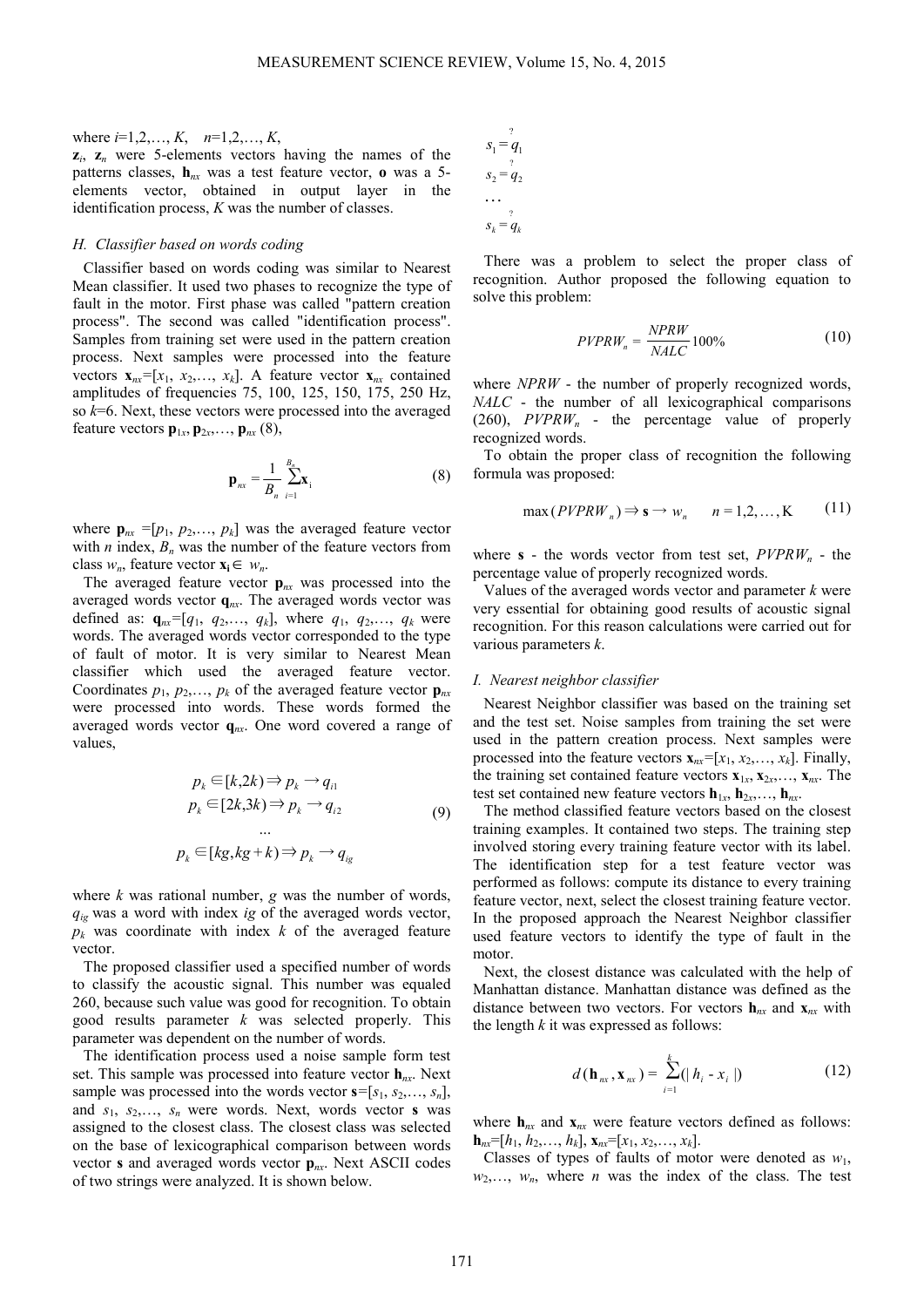feature vector  $h_{nx}$  was assigned to the class  $w_n$  when  $d(h_{nx},$ **x***nx*) was the closest distance:

$$
\min(d(\mathbf{h}_{nx}, \mathbf{x}_{nx})) \Rightarrow \mathbf{h}_{nx} \rightarrow w_n \quad n = 1, 2, ..., K \quad (13)
$$

Results of Nearest Neighbor classifier were dependent on features and selected measure of distance, e.g., Euclidean, Minkowski, Jacquard, cosine distance. The proposed method of classification used Nearest Neighbor with Manhattan distance. Other measures of distances were not analyzed in this paper.

## 4. RESULTS OF THE ACOUSTIC SIGNAL RECOGNITION

The stator circuit of the synchronous motor contained broken coils and short circuit (Fig.11. – Fig.13.). The following operation parameters of the synchronous motor were measured:

- faultless motor,  $I_R$  = 30.9 A,  $N_{rotations}$  = 1500 rpm,  $I_{excitation} \approx 0$  A,  $U_{RS} = 100$  V,
- shorted stator coils (A3-B3) of stator windings of motor,  $I_R$  = 31.2 A,  $N_{rotations}$  = 1500 rpm,  $I_{excitation}$  ≈ 0 A,  $U_{RS}$  = 100 V, R<sub>s</sub>=2.5 Ω,
- broken coil (B1-B4) of stator windings of motor,  $I_R$  = 24 A,  $N_{rotations}$  = 1500 rpm,  $I_{excitation} \approx 0.3$  A,  $U_{RS}$  = 100 V,
- broken coils (B1-B4, D1-D4, H1-H4) of stator windings of motor,  $I_R$  = 36 A,  $N_{rotations}$  = 1500 rpm,  $I_{excitation}$  ≈ 0.245 A,  $U_{RS}$  = 100 V.

When  $N_{rotations}$  was equaled 1500 rpm, then  $k_c$ =1500/60= 25 Hz*.* Method of amplitude selection selected 6 amplitudes of frequencies: 75, 100, 125, 150, 175, 250 Hz.



Fig.11. Shorted stator coils (A3-B3) of stator windings of synchronous motor.

Measurements and analysis were carried out for acoustic signals of the faultless synchronous motor, motor with shorted stator coils (A3-B3), motor with one broken coil (B1-B4), and a motor with three broken coils (B1-B4, D1- D4, H1-H4). The pattern creation process was conducted for 28 samples with a duration of 5 seconds for each type of acoustic signal of a synchronous motor. Samples from the test set were used in the identification process. Efficiency of acoustic (electric, thermal) signal recognition was expressed by the equation:

$$
ES = \frac{NPIS}{NAS} 100\% \tag{14}
$$

where: *ES* – acoustic (electric, thermal) signal recognition efficiency, *NPIS* – number of properly identified samples in the test set, *NAS* – number of all samples in the test set.



Fig.12. Broken coil (B1-B4) of stator windings of synchronous motor.



Fig.13. Broken coils (B1-B4, D1-D4, H1-H4) of stator windings of synchronous motor.



Fig.14. Acoustic signal recognition efficiency of synchronous motor depending on length of sample for MoFS and neural network.

Acoustic signal recognition efficiency of a synchronous motor depending on the length of the sample with MoFS and neural network was presented in Fig.14. This recognition efficiency was in the range of 57.5-100 %.

Acoustic signal recognition efficiency of a synchronous motor depending on the length of the sample with MoFS and classifier based on words coding is shown in Fig.15. This recognition efficiency was in the range of 82.5-100 %.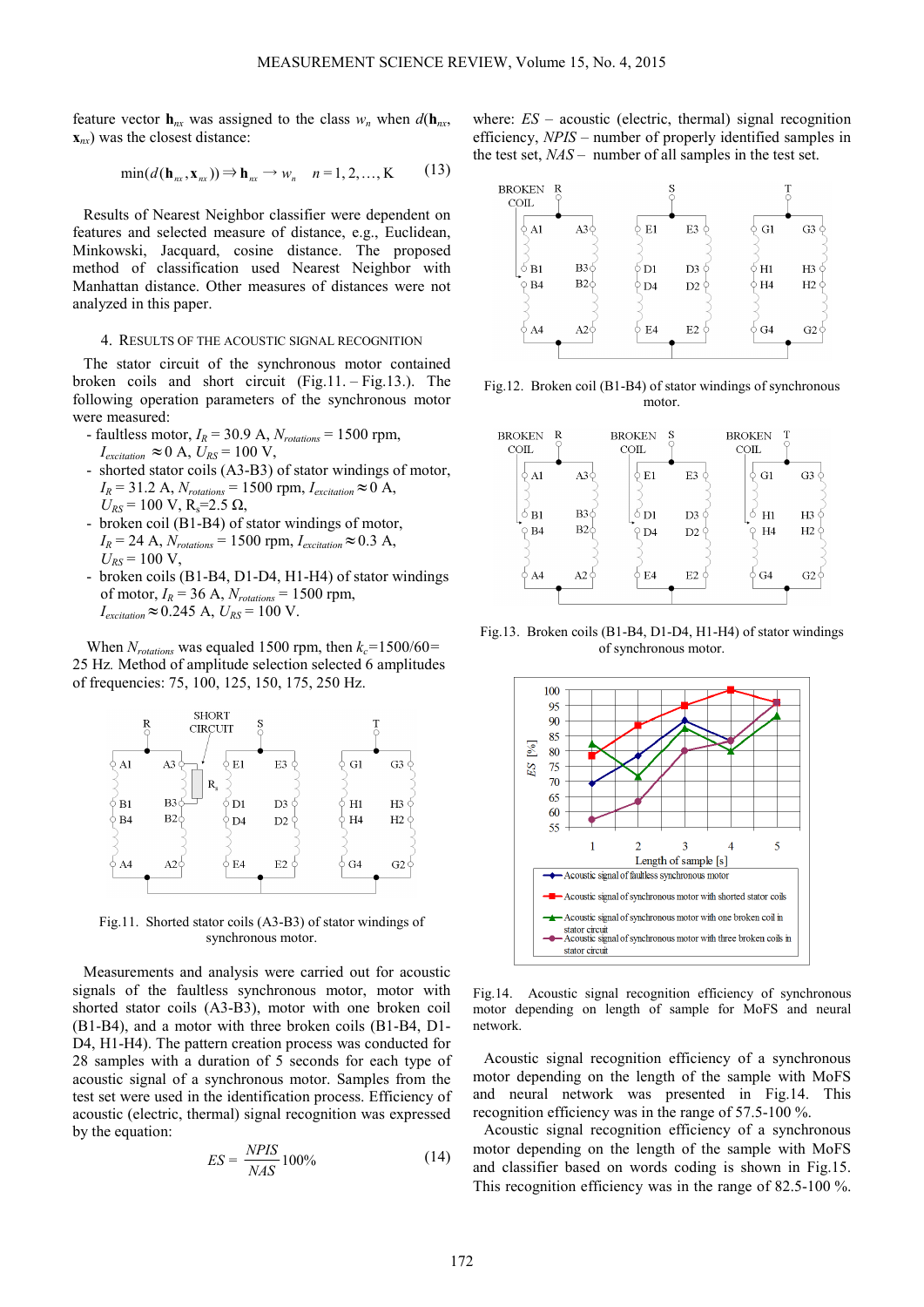Acoustic signal recognition efficiency of a synchronous motor depending on the length of the sample with MoFS and Nearest Neighbor classifier was presented in Fig.16. This recognition efficiency was in the range of 93.75-100 %.



Fig.15. Acoustic signal recognition efficiency of synchronous motor depending on the length of the sample for MoFS and classifier based on words coding.



Fig.16. Acoustic signal recognition efficiency of synchronous motor depending on length of sample for MoFS and Nearest Neighbor classifier.

## 5. VERIFICATION OF THE METHOD

Electric signals and thermal images were used to verify results of acoustic signal recognition (Fig.17.). Methods of recognition of electric and thermal images were implemented.

These methods were discussed in the literature. Verification based on electric signal recognition was carried out. It used excitation current (Fig.18.). This verification method used a digital filter (which passes frequency at 100 Hz), Fast Fourier Transform and the Nearest Mean classifier. Current signal recognition efficiency of the synchronous motor was 100 %, see equation (14).



Fig.17. Verification scheme.



Fig.18. Amplitudes of excitation current of synchronous motor depending on frequency 100 Hz.



Fig.19. a) Thermographic image of rotating rotor of synchronous motor with no damage, b) Thermographic image of rotating rotor of synchronous motor with damaged rotor bar [48].

Verification based on recognition of thermal images was carried out in the literature [48]. Thermal verification was conducted with application of image cross-section and linear perceptron classifier (Fig.19.).

Thermal signal recognition efficiency of the synchronous motor was 100 %, see equation (14). The obtained results show that the diagnostic method based on acoustic signals is competitive with the diagnostic methods based on thermal and electric signals.

## 6. CONCLUSIONS

This paper proposes an approach based on acoustic signals for detection of faults appearing in synchronous motors. The proposed method in this paper deals with the analysis of acoustic signals generated by a synchronous motor. Results of the acoustic signal recognition were sufficient enough for MoFS and neural network. Classifier based on words coding and Nearest Neighbor classifier generated good results.

Acoustic signal recognition system was implemented for electrical rotating machines. This system can be used to test electrical rotating machines including synchronous motors.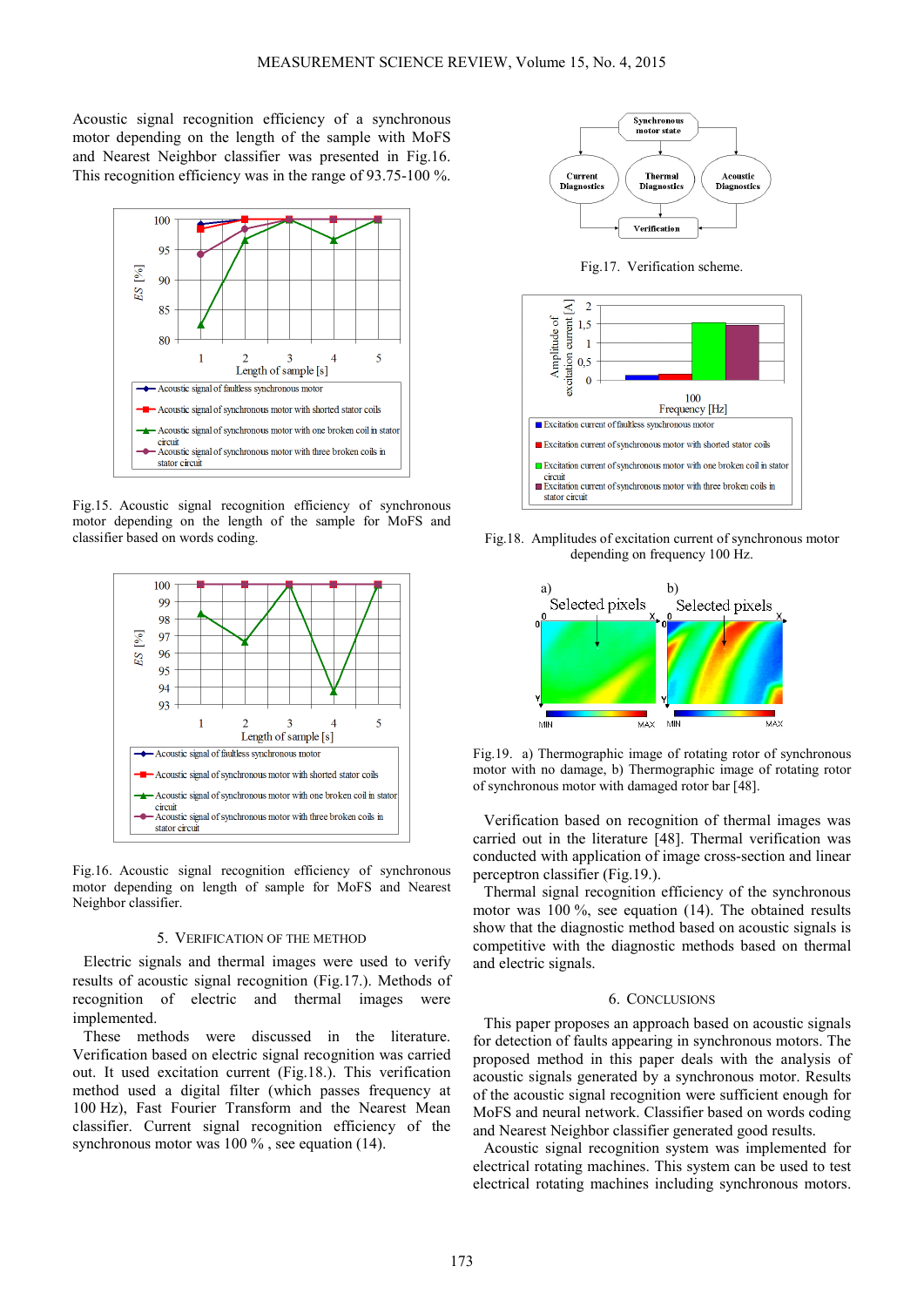In the future, new methods of recognition of acoustic signals will be developed. These methods will be supported by other diagnostic methods based on vibrations, thermal, and electrical signals.

## ACKNOWLEDGMENTS

This work has been financed under AGH University of Science and Technology, grant Nr. 11.11.120.612.

#### **REFERENCES**

- [1] Bui, VP., Chadebec, O., Rouve, LL., Coulomb, JL. (2008). Noninvasive Fault Monitoring of Electrical Machines by Solving the Steady-State Magnetic Inverse Problem. *IEEE Transactions on Magnetics*, 44 (6), 1050-1053.
- [2] Baranski, M., Decner, A., Polak, A. (2014). Selected Diagnostic Methods of Electrical Machines Operating in Industrial Conditions. *IEEE Transactions on Dielectrics and Electrical Insulation*. 21 (5), 2047- 2054.
- [3] Lu, C., Tao, XC., Zhang, WJ., Wang, ZL. (2014). Machine integrated health models for condition-based maintenance. *Tehnicki Vjesnik-Technical Gazette*, 21 (6), 1377-1383.
- [4] Krolczyk, GM., Krolczyk, JB., Legutko, S., Hunjet, A. (2014). Effect of the disc processing technology on the vibration level of the chipper during operations. *Tehnicki Vjesnik-Technical Gazette*, 21 (2), 447-450.
- [5] Krolczyk, G., Legutko, S. (2014). Investigations Into Surface Integrity in the Turning Process of Duplex Stainless Steel. *Transactions of Famena*, 38 (2), 77-82.
- [6] Kluska-Nawarecka, S., Wilk-Kolodziejczyk, D., Dajda, J., Macura, M., Regulski, K. (2014). Computerassisted integration of knowledge in the context of identification of the causes of defects in castings. *Archives of Metallurgy and Materials*, 59 (2), 743- 746.
- [7] Nawarecki, E., Kluska-Nawarecka, S., Regulski, K. (2012). Multi-aspect Character of the Man-Computer Relationship in a Diagnostic-Advisory System. *Human-computer systems interaction: Backgrounds and applications 2. Pt 1, Book Series: Advances in Intelligent and Soft Computing*, 98, 85-102.
- [8] Niklewicz, M., Smalcerz, A. (2010). Application of three-coil cylindrical inductor in induction heating of gears. *Przeglad Elektrotechniczny*, 86 (5), 333-335.
- [9] Smalcerz, A. (2013). Aspects of application of industrial robots in metallurgical processes. *Archives of Metallurgy and Materials*, 58 (1), 203-209.
- [10] Pribil, J., Pribilova, A., Frollo, I. (2014). Mapping and Spectral Analysis of Acoustic Vibration in the Scanning Area of the Weak Field Magnetic Resonance Imager. *Journal Of Vibration And Acoustics-Transactions Of The Asme*, 136 (5). DOI: 10.1115/1.4027791.
- [11] Sebok, M., Gutten, M., Kucera, M. (2011). Diagnostics of electric equipments by means of thermovision. *Przeglad Elektrotechniczny*, 87 (10), 313-317.
- [12] Pleban, D. (2014). Definition and Measure of the Sound Quality of the Machine. *Archives of Acoustics*, 39 (1), 17-23.
- [13] Zhao, Z., Wang, C., Zhang, YG., Sun, Y. (2014). Latest progress of fault detection and localization in complex Electrical Engineering. *Journal of Electrical Engineering-Elektrotechnicky Casopis*, 65 (1), 55-59.
- [14] Glowacz, A., Glowacz, A., Glowacz, Z. (2015). Recognition of Monochrome Thermal Images of Synchronous Motor with the Application of Skeletonization and Classifier Based on Words. *Archives of Metallurgy and Materials,* 60 (1), 27-32.
- [15] Zuber, N., Bajric, R., Sostakov, R. (2014). Gearbox faults identification using vibration signal analysis and artificial intelligence methods. *Eksploatacja i Niezawodnosc–Maintenance and Reliability*, 16 (1), 61-65.
- [16] Zhang, JH., Ma, WP., Lin, JW., Ma, L., Jia, XJ. (2015). Fault diagnosis approach for rotating machinery based on dynamic model and computational intelligence, *Measurement*, 59, 73-87.
- [17] Wang, B., Liu, SL., Zhang, HL., Jiang, C. (2014). Fault diagnosis of rolling bearing based on relevance vector machine and kernel principal component analysis. *Journal of Vibroengineering*, 16 (1), 57-69.
- [18] Xiao, H., Zhou, JZ., Xiao, J., Fu, WL., Xia, X., Zhang, WB. (2014). Fault diagnosis for rotating machinery based on multi-differential empirical mode decomposition. *Journal of Vibroengineering*, 16 (1), 487-498.
- [19] Tang, GJ., He, YL., Wan, ST., Xiang, L. (2014). Investigation on stator vibration characteristics under air-gap eccentricity and rotor short circuit composite faults. *Journal of the Brazilian Society of Mechanical Sciences and Engineering*, 36 (3), 511-522.
- [20] Amarnath, M., Krishna, IRP. (2014). Local fault detection in helical gears via vibration and acoustic signals using EMD based statistical parameter analysis. *Measurement*, 58, 154-164.
- [21] El-Thalji, I., Jantunen, E. (2015). A summary of fault modelling and predictive health monitoring of rolling element bearings. *Mechanical Systems and Signal Processing*, 60-61, 252-272.
- [22] Kang, M., Kim, J., Kim, JM., Tan, ACC., Kim, EY., Choi, BK. (2015). Reliable Fault Diagnosis for Low-Speed Bearings Using Individually Trained Support Vector Machines With Kernel Discriminative Feature Analysis. *IEEE Transactions on Power Electronics*, 30 (5), 2786-2797.
- [23] Wegiel, T., Sulowicz, M., Borkowski, D. (2007). A distributed system of signal acquisition for induction motors diagnostic, *2007 IEEE International Symposium on Diagnostics for Electric Machines, Power Electronics & Drives*, Cracow, POLAND, 88- 92.
- [24] Jedlinski, L., Caban, J., Krzywonos, L., Wierzbicki, S., Brumercik, F. (2015). Application of vibration signal in the diagnosis of IC engine valve clearance. *Journal of Vibroengineering*, 17 (1), 175-187.